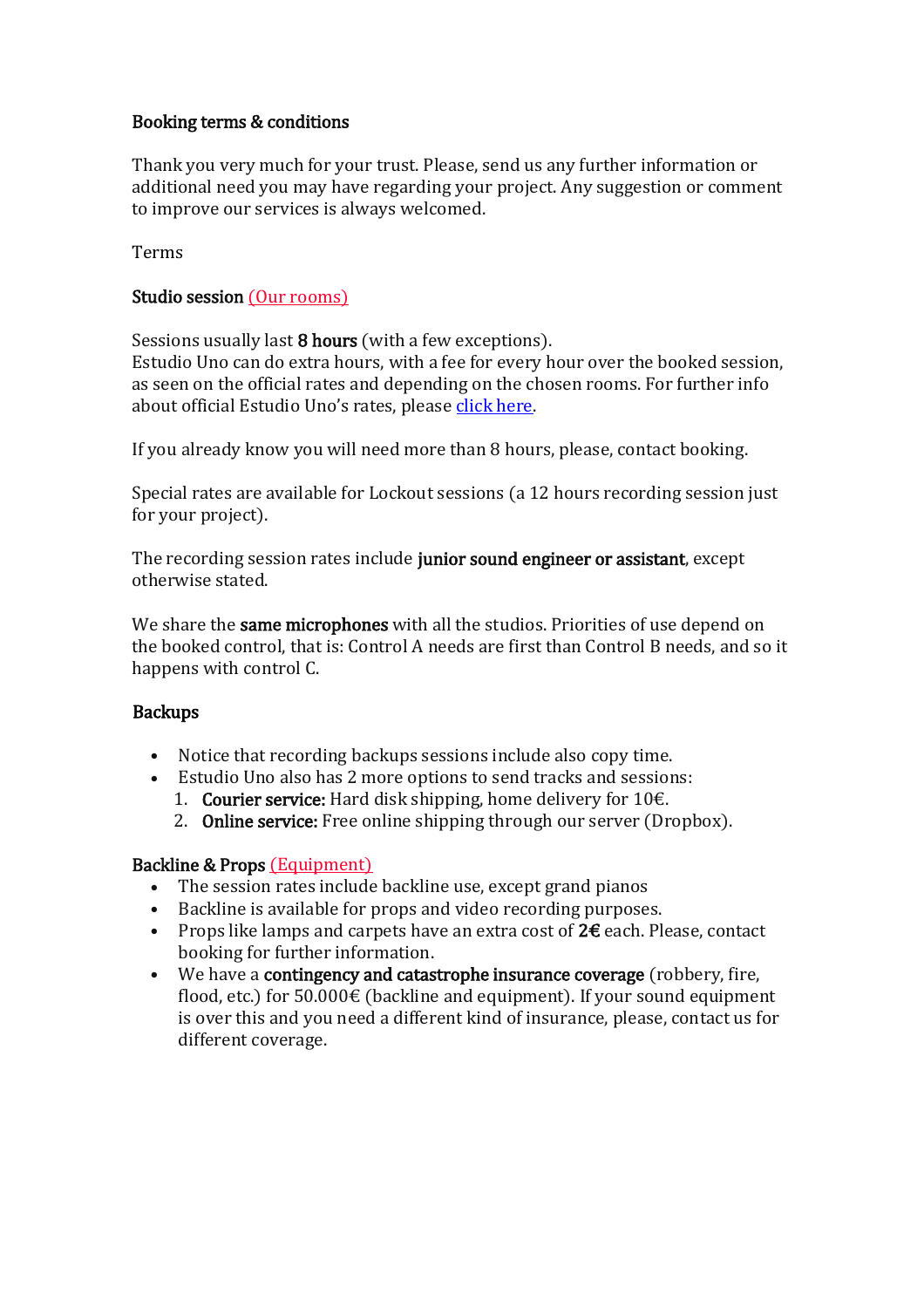#### Grand pianos Booking Terms

- Estudio Uno has 2 grand pianos available.
	- 1. Steinway & Sons D274 (2017) Ref. 605417
	- 2. Yamaha CF (1968) Ref. 650450

Steinway & Sons grand piano is played only and exclusively in Room R. Yamaha CF grand piano is in Room A, but it is possible to play it in Room R too for a 50 $\epsilon$  + taxes.

You can see the location of every one of our rooms [here.](https://estudiouno.info/espacios/)

# Tune rate is  $100 \text{€} + \text{taxes}.$

## Tuner: David Izquierdo

For both of our grand pianos tuning, it is mandatory to hire our tuners.

Steinway & Sons grand piano has an additional cost of  $50\epsilon/h$ our + taxes. For an 8 hours session, the rate is  $300 \text{€} + \text{taxes}$ .

2019 have specific offers for this grand piano that you can check here. Check out booking terms for offers (taxes not included).

Yamaha CF grand piano has not any additional cost for recordings at Room A. Yamaha CF grand piano in Room R has an additional cost of  $50<sup>ε</sup>$ .

# Use of grand pianos

- The piano keyboard is locked with a key. Please, don't try to open it. Ask Estudio Uno staff to use the piano.
- It is strictly prohibited to place any object, of any shape or weight, on the piano.
	- Please, request help from Estudio Uno staff if you wish to move the piano to another room or to remove the music rack/stand.
	- Ask Estudio Uno staff if you need to use any kind of playing technique different from the ordinary ones (plucking, scraping, etc.). It is absolutely forbidden to hit the piano board, the lid, or any other part of the piano to use it for percussion purposes.
- Please, wash your hands before playing the piano.
- Any piano damage caused by the client (included, but not only, dents, scratches, etc.) will be on his/her behalf.

Extra services: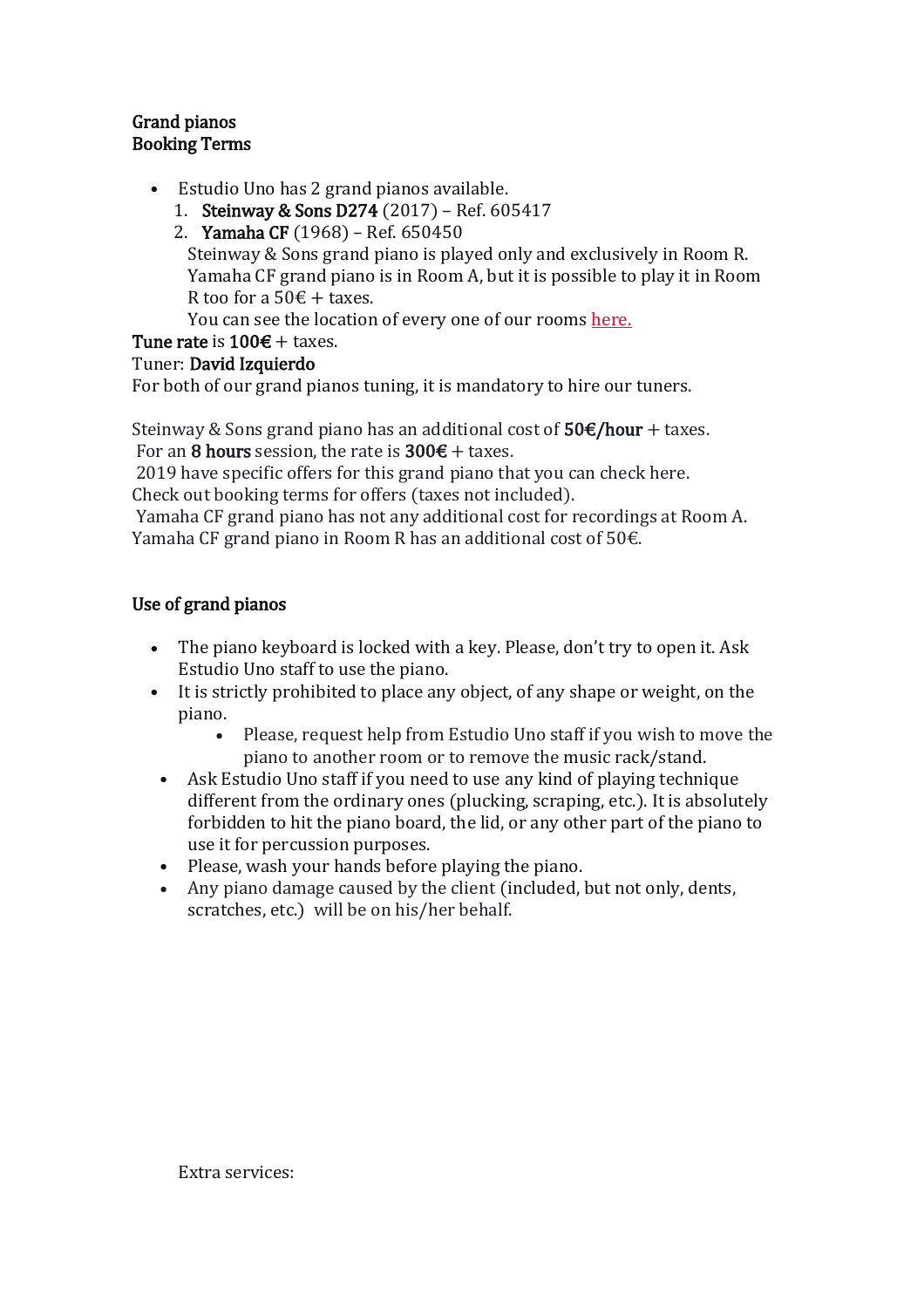#### **1.** Catering and lunch

- We have a restaurant for customers and staff on the second floor of our studios, with our own chefs.
- Menus:

Daily menu (2 first courses to choose 1, 2 second courses to choose 1, dessert, coffee, water, and bread): 12€/Person. Half menu available for  $7 \in (1 \text{ dish}, \text{desert}, \text{cofree}, \text{water}, \text{and})$ 

bread):7€/person

Vegan, vegetarian menus, as well as menus for special needs available under request.

We have a top special menu available with high quality meat from Sierra de Madrid. Don't hesitate to contact us for further information.

Special Menu: 20 €/Person. Wine, beer and another kind of beverages are available too.

It is very important to know how many people will have lunch to organize a highquality service. So you will have a copy of the menu every day to choose your dishes before 12:30 pm.

Our meal service is an extra service for our clients, not a business, and we try to serve good quality and affordable menus. That's why we cannot accept any food or drink from outside, except for medical reasons. Anyway, please, feel free to contact us if you have any questions regarding meals.

# 2. Lodging

Get a 20% discount at Hotel El Chiscón, the only one at Colmenar Viejo. You can check further info of the hotel here: <http://granhostalelchiscon.com/tarifas>

## 3. Shuttle and transfers

We have several kinds of shuttle and transfer services.

- 1. Pick-up service at Colmenar Viejo train station.
- 2. Backline and people pick-up service.
- 3. Transfer from and to the airport.
- 4. Taxi, Uber or Cabify reservations.
- 5. Rent-a-car.

#### 4. Luthier services

We have our own luthier for guitars at the studio. Ask booking for rates and times.

#### 5. Recording production

Recording production service is available, from timetables to organize sessions, rider options, and other special needs you may have.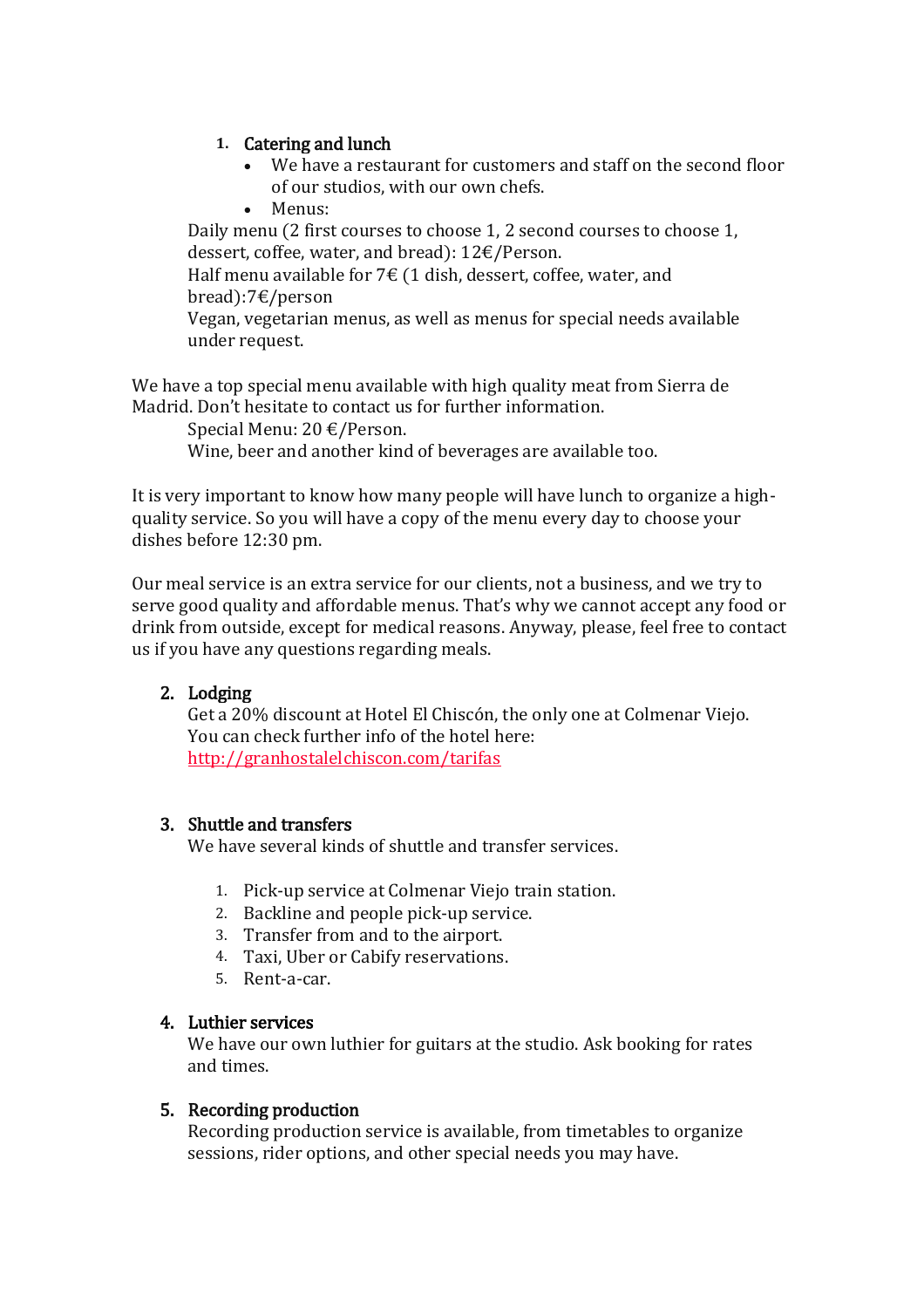## 6. Event production

Meet our production department for corporative events, recordings with live audience, special events, etc. They will help you out to optimize your time, organization and budget.

# Payment and reservation.

# Booking:

- A 50% payment of the total quote is required to book the sessions. Without the 50% payment, there will be just a pre-booking. Estudio Uno will contact the artist if any other clients ask for the pre-booking dates.
- Cancellation policy:
	- 1. Full refund up to 1 month before arrival when booking dates are 3 or fewer days. When booking dates are more than 3 cancellation must be up to 45 days.
	- 2. 50% refund if you cancel from 29 to 15 days before booking dates.
	- 3. 25% refund if you cancel up to 7 days before booking dates.
	- 4. There will be no refund with less than 7-day cancellations.

# Payment:

- The artist will pay the rest of the quote when she/he receives the recording material.
- Modes of payment: 1. Bank transfer:
- BancSabadell IBAN: ES59 0081 5125 5700 0167 2372
	- 3. Credit card
	- 4. Check
	- 5. Cash (when payment is less than  $1000 \in$ ).

EU companies registered as intra-Community traders are exempted from VAT. Estudio Uno will ask for their intra-Community number. Spain has economic agreements with several countries benefiting from VAT exemption. Ask [administracion@estudiouno.info](mailto:administracion@estudiouno.info) if you are from any of these countries. You can revoke this consent at any time.